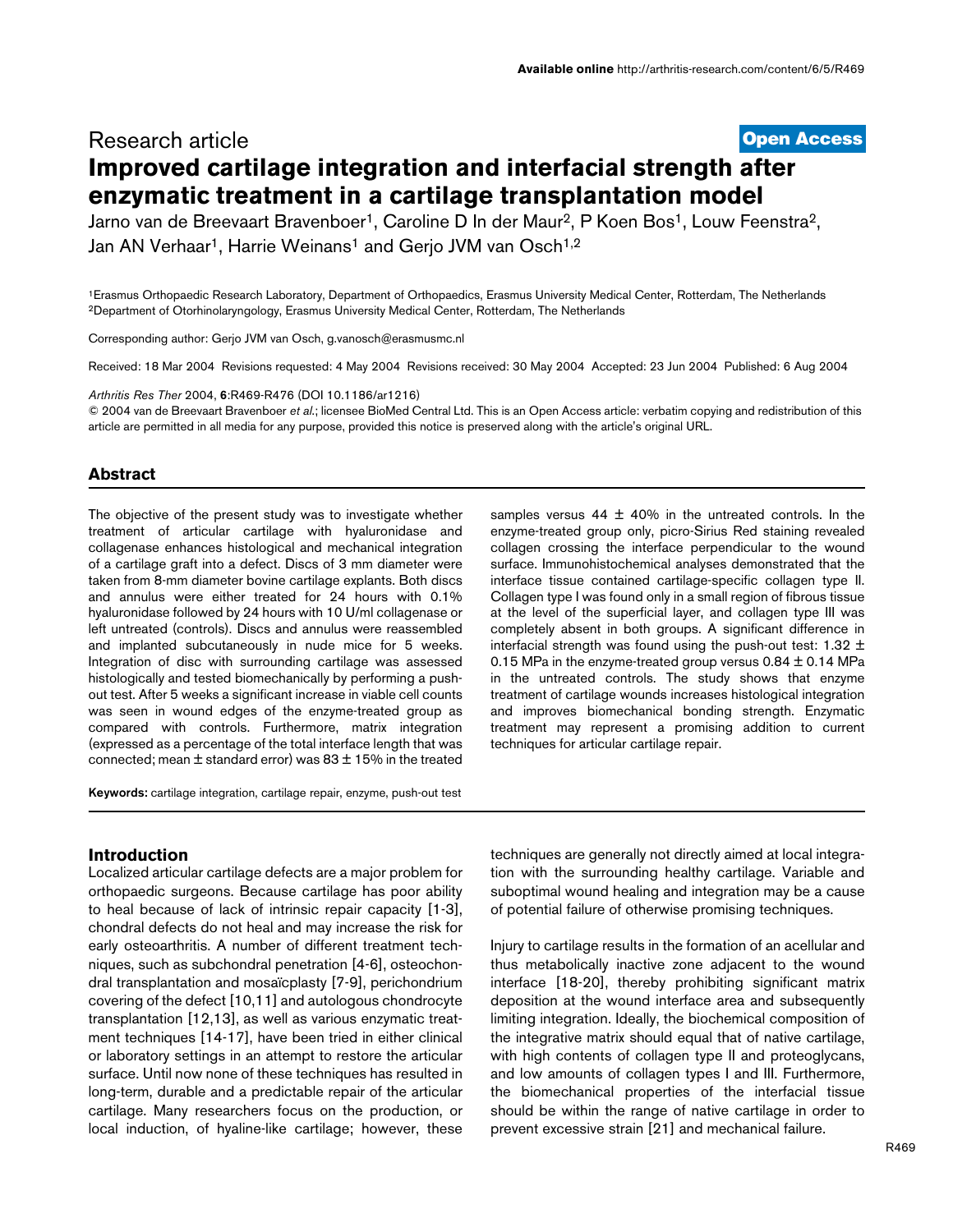We previously showed that enzymatic treatment with hyaluronidase and collagenase increased cell density at the wound edges of cartilage explants after 2 weeks of *in vitro* culture [22]. This treatment method could improve cartilage integration in chondral defects and potentially could confer benefit in clinical applications. In the present study we used enzymatic treatment with hyaluronidase and collagenase, and tested how this would affect wound healing and cartilage integration in terms of matrix composition and biomechanical properties. Specifically, we applied a combination hyaluronidase and collagenase treatment on both sides of a cartilage explant, and tested the effect of this treatment on cell viability at the wound edge, production of collagens types I, II and III, collagen fibre orientation, and biomechanical bonding strength.

## **Methods**

Articular cartilage samples were harvested from the metacarpo-phalangeal joints of calves aged 6–12 months. Fullthickness cartilage explants of 8 mm diameter and with a thickness of 0.9–1.2 mm were prepared using a dermal biopsy punch and scalpel. The explants were then randomly divided into two groups. From the centre of the explants, 3-mm cores were punched out, using a custom built device to ensure punching in the exact middle of the explant. Group 1 ( $n = 12$ ) specimens (both outer ring and inner core) were incubated for 24 hours in 0.1% hyaluronidase type I-S from bovine testes (Sigma-Aldrich Chemie BV, Zwijndrecht, The Netherlands) followed by 24 hours in 10 U/ml highly purified collagenase VII (Sigma-Aldrich Chemie BV), both in Dulbecco's modified eagle's medium/ Hams' F12 with 2% foetal calf serum. Specimens from group 2 (controls;  $n = 12$ ) were incubated in Dulbecco's modified eagle's medium/Ham's F12 culture medium (Gibco, Grand Island, NY, USA) supplemented with 2% foetal calf serum at 37°C for 48 hours (controls). The choices of enzymes, enzyme concentrations and treatment times were based on the findings from our previous *in vitro* study [22]. After 48 hours the samples were washed three times for 10 min in culture medium, and the 3-mm inner cores were reimplanted in their accompanying 8-mm outer rings. Constructs were then implanted in four subcutaneous pockets on the backs of six nude mice (BALB-C nu/nu; Harlan, Horst, The Netherlands), for which approval was obtained from the local animal ethical committee (DEC no.126-01-01). Each mouse carried two enzyme-treated constructs (group 1) and two control constructs (group 2). After 5 weeks the mice were killed by cervical dislocation and constructs were harvested.

## **Histology**

From each mouse, one control and one enzyme-treated construct were processed for histology. Constructs were divided into two halves. One half was fixed in 4% phosphate-buffered formalin and embedded in paraffin, and the

other half was frozen in liquid nitrogen and stored at -80°C for later cryosection preparation. Sections (6 µm) were cut using a standard microtome (paraffin) or cryomicrotome and mounted on Starfrost® slides (Knittel, Braunschweig, Germany). Paraffin sections were haematoxylin and eosin stained as well as immunostained for collagen type II. Cryosections were used for thionin (proteoglycan) stain, picro-Sirius Red stain and immunohistochemical stains for procollagen type I, collagen type I and collagen type III.

### *Evaluation of chondrocyte viability*

The number of vital chondrocytes was counted in surface, middle and deep zones in both wounded and unwounded areas using haematoxylin and eosin coloured slides at 400 $\times$  magnification using a 50  $\times$  50  $\mu$ m boxed grid. Nuclear and cytoplasmic changes, as described by Kim and coworkers [23], were analyzed to assess cell viability/ death. Only cells with visible nuclei were evaluated. Values for wounded cartilage were scored from a 150-µm broad band on both sides of the lesion, and the values for both sides of the interface were then averaged to obtain one value per interface. Furthermore, the cartilage was divided into superficial (100  $\mu$ m from the surface down), deep (150 µm from the bottom up) and middle (between superficial and deep) zones, as previously described [22]. For comparison, values from unwounded tissue were obtained from the middle part of the outer ring, which is more then 1 mm from the wound edge. Chondrocyte densities are represented as vital cells/mm2.

For each explant the amount of viable chondrocytes was calculated from the values obtained from two to four sections. Subsequently, the averages for the control and enzyme-treated groups were calculated and used for statistical evaluation.

### *Evaluation of integration*

Cryosections were fixed in acetone and stained with 0.04% thionin in 0.01 M sodium acetate for 5 min. For each sample we assessed the percentage of total interface length that had a matrix–matrix connection using a microscope with a 50 um square grid. A clear distinction could be made between parts with a matrix connection and parts of the cartilage touching each other but without a clearly connected matrix, which were scored as parts with a gap. Interface integration percentages were obtained from measurements of two to four different sections from each sample, resulting in one average value for each interface.

## *Picro-Sirius Red stain*

Cryosections were fixed in acetone and stained with 0.1% Sirius Red F3BA (Direct Red 80; Fluka Chemie, Zwijndrecht, The Netherlands) in a saturated picric acid solution for 1 hour. Brief washing in 0.1% acetic acid was followed by rapid dehydration in 100% alcohol (three changes for 3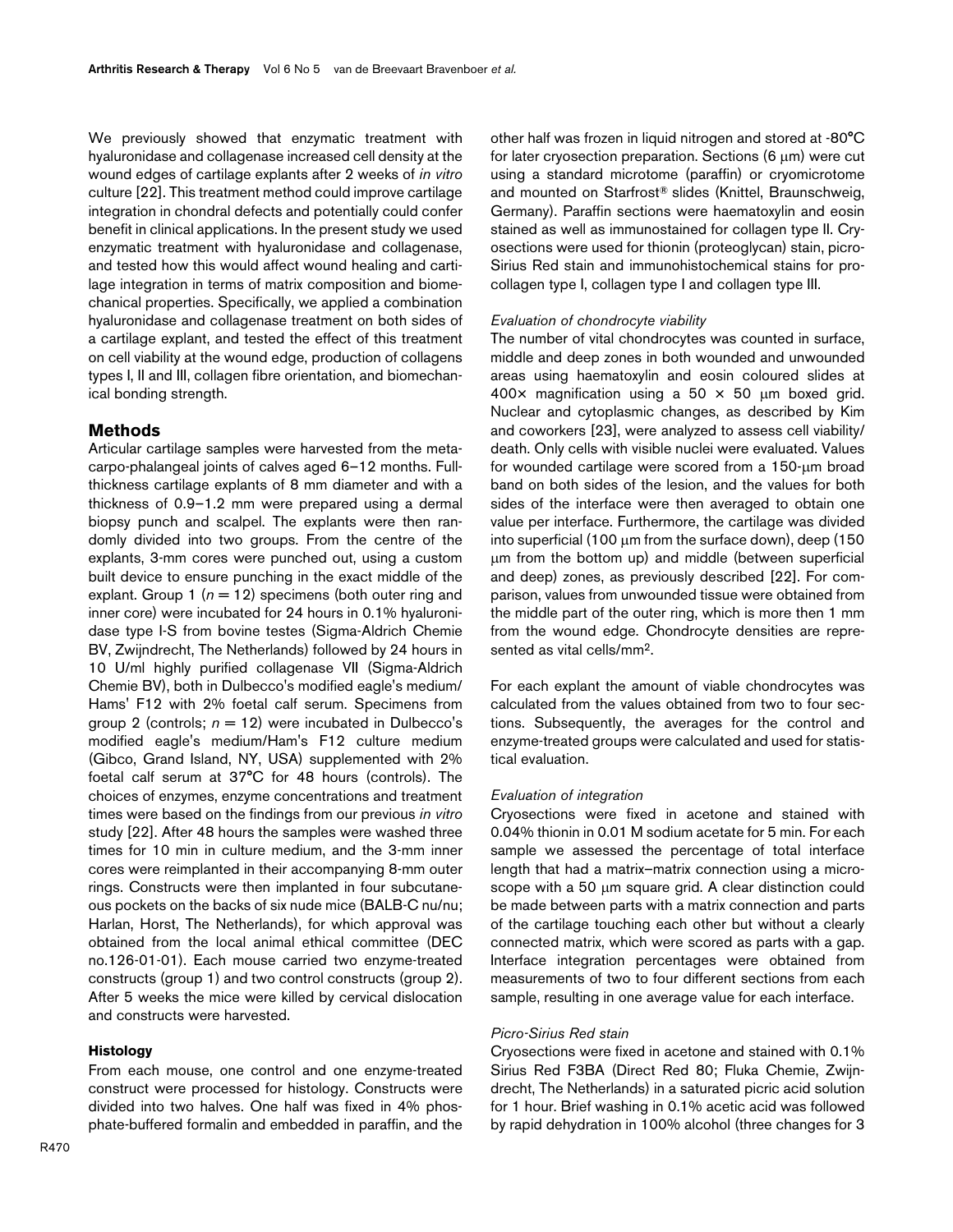



Schematic representation of the push-out setup. Displacement transducer and load cell are connected to the push-out rod.

min each), after which a xylene bath (two changes for 5 min each) was used to prepare the slides for mounting with Entellan (Merck, Darmstadt, Germany). Slides were analyzed using a polarized light microscope (Dialux 20; Leitz, Wetzlar, Germany) to evaluate fibre orientation in the interface area. The relative sign of birefringence was determined using the analyzer filter. For semiquantitative analyses, samples from both groups were classified as follows:  $0 =$  no fibres crossing;  $1 =$  occasional fibre crossing; and  $2 =$  many fibres crossing.

### *Collagen immunostaining*

Cryosections were fixed in acetone for procollagen type I, and collagen types I and III staining. For collagen type II staining paraffin sections were deparaffinized using xylene and rehydrated through a graded series of ethanol, after which they were incubated with 0.2% pronase for 30 min to retain antigenicity. Treatment with 1% hyaluronidase (Sigma-Aldrich Chemie BV) was used to unmask the epitopes. Nonspecific binding was blocked using 10% normal goat serum (CLB, Amsterdam, The Netherlands) followed by incubation with the respective antibody for 2 hours. Antibodies used were M38 and II-6B3 (both 1:100; Developmental Studies Hybridoma Bank) for procollagen type I and collagen type II, respectively; ab6308 (mouse monoclonal IgG antibody, 1:500; Abcam Ltd, Cambridge, UK) for collagen type I; and ab6310 (mouse monoclonal IgG antibody, 1:500, Abcam Ltd) for collagen type III. All primary antibodies were previously complexed with goat Fab fragment against mouse conjugated with alkaline phosphatase (GAMAP, 1:400; Immunotech, Marseilles, France) at 4°C overnight. After coupling, 0.1% normal mouse serum was used for 2 hours before usage to capture the unbound GAMAP, after which the antibody solution was used on the slides. Sections were subsequently incubated

for 30 min with alkaline phosphatase anti-alkaline phosphatase (APAAP, 1:100 for procollagen I and collagen II, 1:75 for collagen types I and III; Dakopatts, Copenhagen, Denmark). New Fuchsine substrate (Chroma, Kongen, Germany) was used for colour development and haematoxylin for counterstaining, after which slides were mounted using Vectamount (Vecto Laboratories Inc., Burlingame, CA, USA). Negative controls were subjected to the same protocol with omission of the primary antibody.

### **Mechanical testing**

After harvesting of the constructs, the surrounding fibrotic tissue was carefully removed. From each of the six mice, one control and one enzyme-treated construct were frozen using liquid nitrogen and stored in airtight tubes at -80°C for later mechanical testing. Immediately before testing constructs were slowly thawed in airtight tubes. Thickness of the sample was measured to an accuracy of 50  $\mu$ m using calipers. Constructs were then mounted in a specially designed push-out setup (Fig. 1) on a materials testing machine (LRX; Lloyd Instruments, Fareham, UK) equipped with a 500 N load cell. Push-out tests were performed by leading the push-out rod on top of the 3 mm inner core through the specimen at 10 µm/s. During the test constructs were kept moist by adding a few drops of phosphate-buffered saline on top before starting the test, which on average took 4–5 min. During the test both displacement and load were monitored at a sample frequency of 18 Hz and the output of these values was read out and stored on a desktop computer. For each specimen the peak loadto-failure (maximum observed load) was used to calculate the interface stress-to-failure (maximum load normalized to interface area) as a representative marker of interfacial strength. Furthermore, we also performed push-through tests of intact cartilage for comparison  $(n = 4)$  and pushout tests of constructs immediately after reassembly of core and annulus  $(n = 8)$  to determine the friction component of our setup; all this was done in a manner similar to that described above.

### **Statistical analysis**

Values shown are mean ± standard deviation unless otherwise specified. Statistical analyses for both viable cell count and mechanical testing were done using Student's ttest for independent samples. Matrix integration scores and results from polarized light microscopy were analyzed using the Mann–Whitney U test.  $P \le 0.05$  was considered statistically significant.

# **Results**

# **Histology**

Cell counts in the integration area revealed significantly more vital cells near the wound edges in the enzymetreated group than in the untreated group in all three layers (Table [1\)](#page-3-0), with the largest increase in the superficial layer.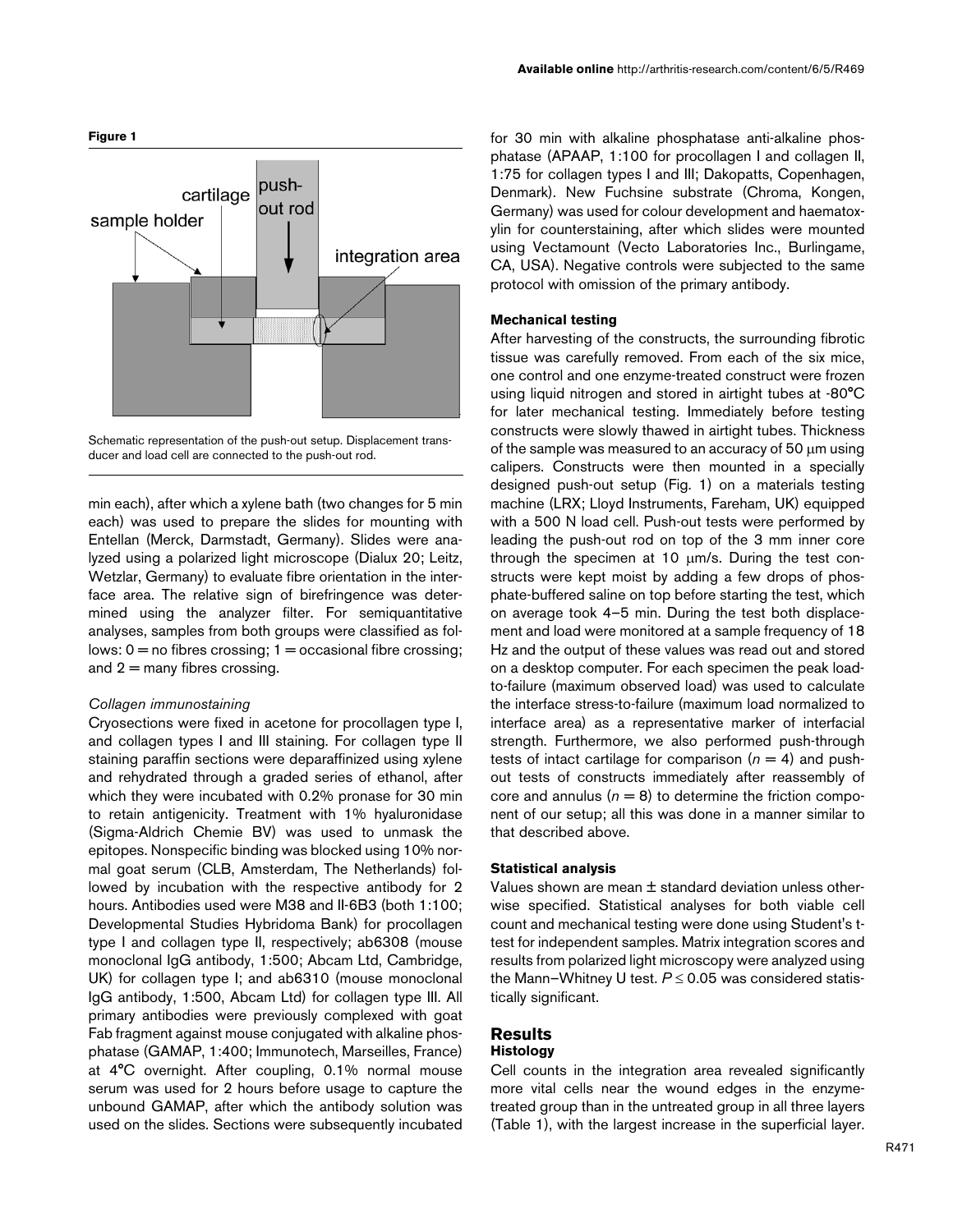#### <span id="page-3-0"></span>**Table 1**

| Effect of enzymatic treatment on cell viability in cartilage wound |
|--------------------------------------------------------------------|
| edges 5 weeks after subcutaneous implantation in nude mice         |

| Zone    | Unwounded    | Not enzyme treated | Enzyme treated            |
|---------|--------------|--------------------|---------------------------|
| Surface | 1440 ± 175   | $1151 \pm 133$     | $2316 \pm 209$ *          |
| Middle  | $787 + 160$  | $866 \pm 27$       | $1097 \pm 59*$            |
| Deep    | $646 \pm 75$ | $589 \pm 16$       | $960 \pm 45$ <sup>*</sup> |

Cartilage was treated with hyaluronidase and collagenase or left untreated and implanted subcutaneously into nude mice for 5 weeks. The number of vital cells were counted in a 150-mm broad band along both sides of the wound edges, as well as in unwounded control areas in surface, middle and deep zones. \**P* < 0.05 versus unwounded areas and non-enzyme-treated wound areas.

Many cells were located in the interface region of the enzyme-treated group (Fig. 2a,2b), but despite the apparently normal average vital cell count in the 150-µm broad band in the untreated control samples, the tissue in the interface region was almost acellular (Fig. 2c,2d). Measurement of matrix integration on thionin stained sections (Fig. 3) revealed an average matrix–matrix connection percentage of 83  $\pm$  15% of wound interface length in the enzymetreated constructs, as compared with  $44 \pm 40\%$  in the untreated group ( $P < 0.05$ ), with variability between sections of the same interface typically being less then 15%.

To assess the quality of the newly formed interface matrix we evaluated which types of collagen were present in this new tissue. Immunohistochemical staining revealed the presence of limited amounts of (pro-)collagen type I in the interfaces, which was limited to the area of ingrowth of fibrous tissue from the top surface (Fig. 4a; four out of 10 interfaces in the treated group and three out of 10 interfaces in the control group). Typically, this ingrowth was around 10% of the interface length, with Fig. 4a showing the worst case. Furthermore, an abundance of cartilagespecific collagen type II was found in all interfacial matrices (Fig. 4b), whereas no collagen type III was found in any of the interface areas (Fig. 4c). No clear differences in immunohistochemical staining were observed between the two groups.

Polarized light microscopy of picro-Sirius Red stained sections indicated that collagen fibres in the wound interface were mainly directed perpendicular to the interface. Many fibres were seen crossing the interface in three out of five treated samples and in none of the control samples. Occasional fibre crossing was observed in two out of five treated samples and in three out of five control samples; in two out of five control samples no fibre crossing was observed. Most of the perpendicularly running fibres in the untreated control group protruded only into the interface (Fig. 5). Statistical analyses showed a significant difference between groups (*P* < 0.05).

#### **Figure 2**



HE-stained sections of enzyme-treated and untreated control constructs 5 weeks after implantation. **(a)** Enzyme treated construct that shows good integration, with cells located in the interfacial region [**(b)**  enlargement]. **(c)** Untreated construct that shows a poor integration, with no cells present in the interfacial tissue [**(d)** enlargement]. Magnifications: panels a and c 100×; panels b and d 200×.

### **Figure 3**



Thionin stained sections 5 weeks after implantation in nude mice. (a) Enzyme treated and **(b)** untreated control section. Note the clear difference in thionin staining of the interfacial tissue between the enzymetreated and control section. Interfaces are encircled.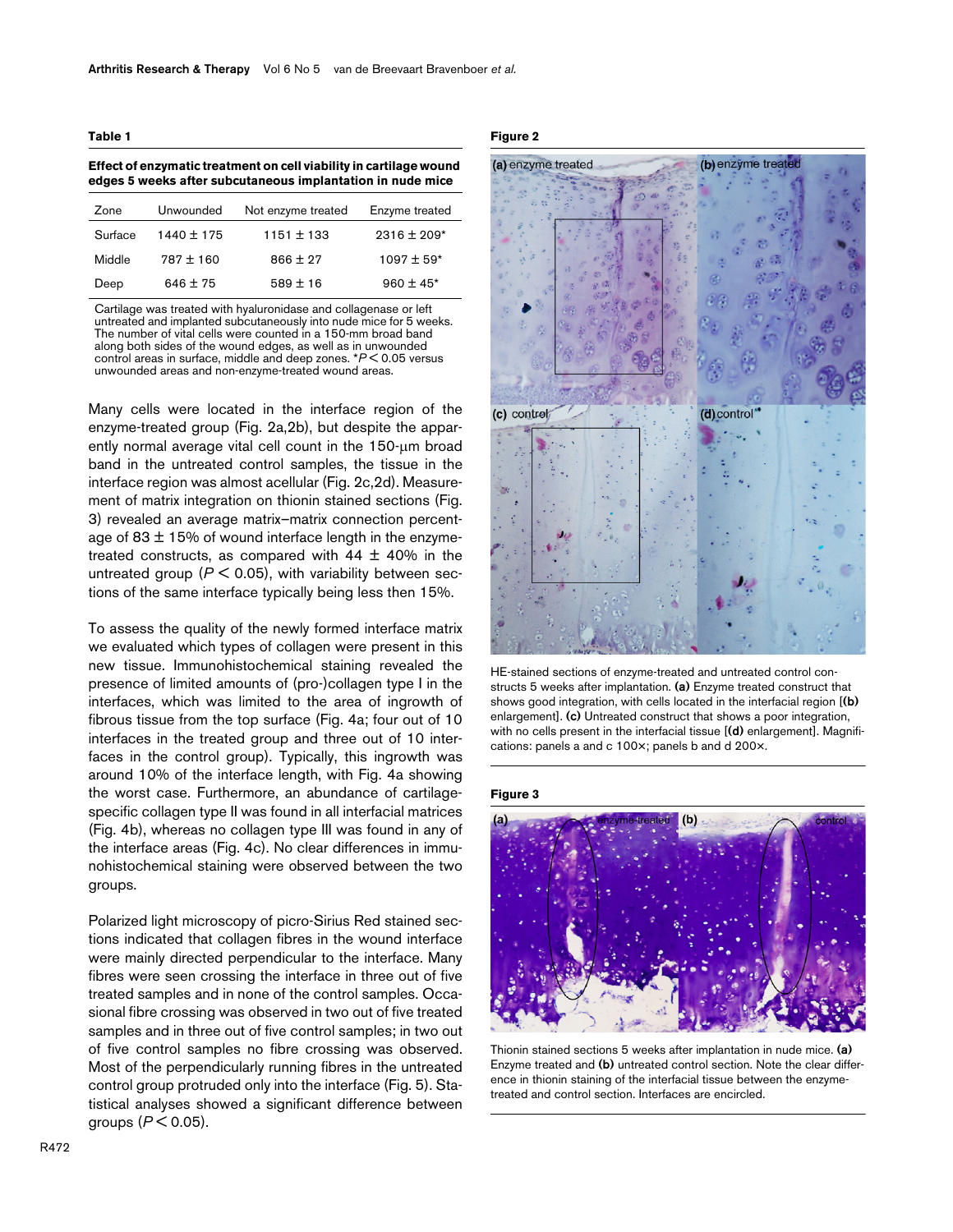

Immunohistochemical stainings for collagens present in the interfacial area of enzyme-treated constructs. **(a)** Collagen type I, with light staining (in red) in the area of fibrous ingrowth (circled). **(b)** Collagen type II, showing medium intensity staining (in red) in the entire matrix of the interfacial area. **(c)** Collagen type III; staining (in red) only present in the surrounding capsule.

## **Mechanical testing**

Mechanical assessment of the cartilage interface between inner core and outer ring by push-out test revealed that the interface connection was stronger in the treated group; the enzyme-treated group exhibited a 58% increase in stressto-failure over the untreated controls (1.32  $\pm$  0.15 MPa versus  $0.84 \pm 0.14$  MPa). Average force-displacement curves, including standard errors, are shown in Fig. 6.

Furthermore, the push-through strength of intact articular cartilage was  $8.8 \pm 0.52$  MPa, with failure occurring in an annular manner, as with the integrated constructs. Pushout tests performed immediately after reinsertion of the core into the annulus revealed a maximum friction stress of  $22.2 \pm 9.4$  kPa, which is only 1.7-2.6% of the stress measured in the integrated constructs.

### **Discussion**

In the present study we found an improvement in histological and biomechanical integration of articular cartilage after treatment with a combination of hyaluronidase and collagenase, a protocol that was previously shown to increase chondrocyte densities in wound edges *in vitro* [22]. Our setup of a 3-mm disc placed in an annulus provides a reasonable representation of the *in vivo* situation, in which cartilage is transplanted into a defect with wound edges perpendicular to the surface. Because an *in vitro* culture system might not provide the optimal environment for tissue growth and repair [24], we decided to perform our experiments in the well established nude mouse model [25,26], creating an environment in which there is an ample supply of nutrients.

In this setup, cellularity in nontreated wound edges reached the levels of unwounded cartilage, and cellularity of unwounded cartilage was increased to a level similar to that before implantation, which is in contrast to results from our previous *in vitro* study [22]. We believe that this is due to the nutrient-rich *in vivo* environment. However, in this model we confirmed [22] that the enzymatic treatment protocol enhanced the number of cells near the wound edges as compared with nontreatment, and resulted in better histological integration, as assessed by the percentage of matrix connection in the interfacial area. Furthermore, the repair tissue exhibited collagen fibres crossing the wound edges, and the matrix in both experimental groups exhibited cartilage specific collagen type II, limited (pro-)collagen type I and no collagen type III. This improved integration following enzymatic treatment was further supported by pushout tests, which are similar to tests described by others [24,27].

Although enzymatic treatment significantly increased mechanical strength to 1.32 MPa, the interfacial strength was still almost sevenfold less than the 8.8 MPa intrinsic failure strength values observed for intact cartilage. It should be appreciated that the fairly simple normalization to interface area is a rather crude method because the interface stress is not uniformly distributed. Therefore, tests using different sizes or shapes of specimens cannot readily be compared. Because the average thickness of our samples was 1.14  $\pm$  0.28 mm for the treated group and 1.14  $\pm$ 0.21 mm for controls, and no correlation could be found between sample thickness and failure strength, we may compare strength values within the present study.

#### **Figure 4**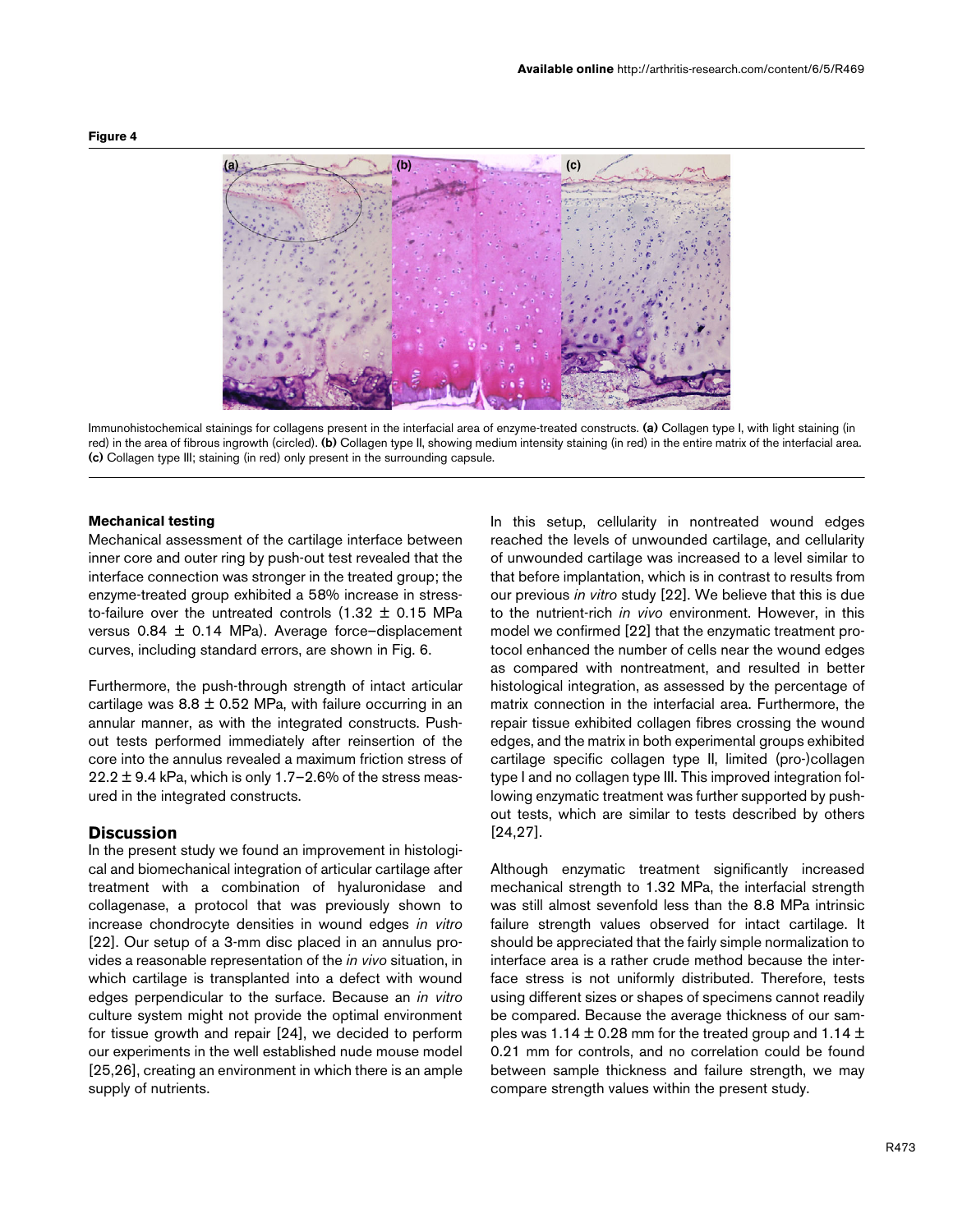**Figure 5**



Picro-Sirius Red stained section of the interface regions (circled). (a, b) Enzyme treated group, well integrated. **(c, d)** Untreated control group, not integrated. In panels a and c show crossed polarizing filters without analyzer filter; fibres run in parallel and perpendicular directions relative to the interface. Note the squares around individual chondrocytes, signifying pericellular collagen shell (arrowheads). In panels b and d the same field of view is shown as in panels a and c, but this time with the analyzer filter in place, revealing only those fibres that run in a perpendicular direction relative to the interface(circled), pointed out by the fact that the pericellular fibres that run in the parallel direction have disappeared (arrowheads), as well as the lightening up of the superficial cartilage layer. Clearly visible are the fibres crossing through the interface area, thus connecting both pieces of cartilage (panel b) and fibres along the wound edge projecting into the interface area (panel d). Original magnification: 25×.

Our findings indicate a relation between interfacial strength and cellular activity at the interface. This confirms the results reported by DiMicco and coworkers [28], who used fetal, calf and adult bovine cartilage; after 14 days of culture those investigators found the highest failure stress in calf cartilage at 77 kPa in a single lap shear test. However, Reindel and coworkers [29] found an interface strength of 34 kPa after 3 weeks of culture, and showed that integrative strength was highly dependent on the use of fetal bovine serum in culture, which can influence cellular activity. Dependence of integration on active cell processes is also demonstrated by lack of adhesive strength when com**Figure 6**



Average force-displacement curves of push-out tests with standard *Average force-displacement curves of push-out tests with standard* error bars for untreated ( $n = 5$ ) and enzyme-treated ( $n = 6$ ) curves, respectively. Failure strength in the enzyme-treated group was significantly higher (+58%). The failure of the curve to return to zero can be explained by friction between pushed-out core and sample holder.

bining two lyophilized explant blocks [30]. In an 8-week bioreactor culture of tissue engineered cartilage core constructs with surrounding native cartilage, Obradovic and coworkers [24] found better mechanical integration of very young (5 days) constructs (254 kPa) as compared with more mature constructs (5 weeks; approximating 150 kPa). Peretti and coworkers [26] also used lyophilized explants, which were seeded with chondrocytes and then held together using fibrin glue and placed subcutaneously in nude mice for up to 6 weeks. Tensile testing showed a clear increase of failure strength to 77 kPa, which is 10 times higher than unseeded control explants, with failure always occurring at the interface between new tissue and devitalized matrix. Because cellular activity is clearly an important factor in integration, we should appreciate that in most studies young bovine cartilage is used, which is more cellular than human cartilage. In a previous study, however, we did see similar effects of enzymatic treatment on cell density in human adult articular cartilage [22]. It can be anticipated that, because of the lower cell numbers, the overall repair process might be slower than in the present study but can still be stimulated using enzyme treatment.

Our findings suggest that enzymatic treatment may be a promising technique with which to improve cartilage integration, in addition to currently developing clinical and experimental articular cartilage repair techniques. The cell counts along the wound edge in the control group were comparable to those of native tissue. However, a close look at the histological pictures (Fig. 2c,2d) shows that a thin acellular band is still visible. In the enzyme-treated group cell counts were even higher than those in native cartilage, and histology did not reveal a large acellular band, as seen in the controls (Fig. 2a,2b), thus fulfilling one of the prerequisites for integration, namely the presence of active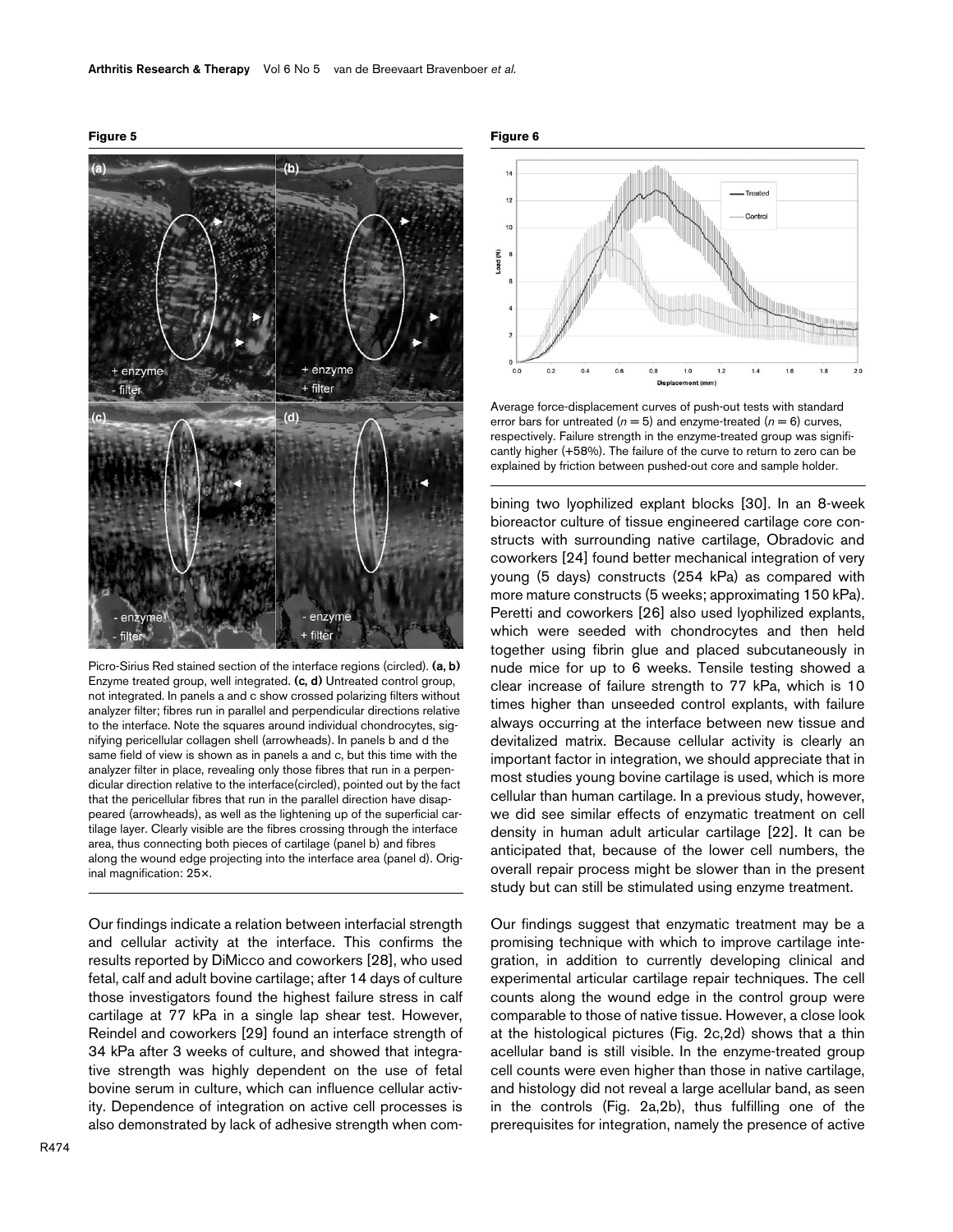chondrocytes close to the lesion site. The high cellularity at the wound edge observed in the present study probably resulted in the increased collagen fibre deposition across the wound gap of adjacent cartilage surfaces, as shown in the picro-Sirius Red slides (Fig. 5). Normally, cross-gap deposition of collagen between native and repair tissue is insufficient in the reparative process that occurs after fullthickness defects [2,31,32]. The observed cross-gap deposition of collagen in the present study coincides with increased interfacial strength, as shown previously in integration experiments using fetal, calf and adult bovine cartilage explants [28]. Those studies showed a correlation between increased adhesive strength and an increased hydroxyproline incorporation in the interface area. Furthermore, inhibition of collagen cross-link formation by β-aminopropionitrile resulted in almost complete loss of integrative repair.

The explanation for the success of the enzymatic treatment technique may be found by examining wound healing in vascularized tissues. In nonvascularized articular cartilage, proteolytic enzyme activity is either lacking or insufficient to degrade and remove the observed acellular band in the wounded areas, as occurs with debris and necrotic tissue in vascularized tissues. Application of enzymes may remove this layer, uncovering an activated area of chondrocytes that are capable of integration. Another possible underlying mechanism of this enzymatic treatment may be the partial degradation of extracellular matrix surrounding the wound edge chondrocytes, which frees chondrocytes from the tight extracellular matrix in which they were entrapped. Because chondrocytes have been shown to have the ability to migrate [33], this may enable them to move to the wound edge in need of repair. A third possible mechanism of the enzymatic degradation of wound edge extracellular matrix may be the stimulation of local chondrocyte proliferation, which can be seen by looking at the cell clusters in the histological images (e.g. Fig. 2). Although we did observe cell division, the exact mechanism by which the enzymatic treatment exerts its effects is still unclear. A more detailed mechanistic study is needed to further elucidate this.

In the present study we demonstrated the potential of hyaluronidase and collagenase treatment in a screening '*in vivo*' environment. Animal experiments with actual articular cartilage defects are needed to determine the value of our findings. Further studies must be undertaken to optimize the enzymatic treatment protocol (e.g. shorter treatment duration) and learn more about the mechanisms involved, such as cell migration to the wound area and matrix deposition, and to improve mechanical interface strength further to the level of intact cartilage, which is still almost an order of magnitude higher. Therefore, longer term studies are required to judge the success of different integration enhancing techniques against the mechanical strength of intact cartilage, and to develop protocols that may become clinically applicable, which in our view could be a valuable addition to existing repair strategies.

# **Conclusion**

The present study shows that enzymatic treatment of cartilage wounds increases histological integration and improves biomechanical bonding strength. Enzymatic treatment may represent a promising addition to current techniques for articular cartilage repair.

### **Competing interests**

None declared.

### **Acknowledgements**

Monoclonal antibodies II-6B3 and M38 were obtained from the Developmental Studies Hybridoma Bank, which is maintained by the Department of Pharmacology and Molecular Sciences, Johns Hopkins University School of Medicine, Baltimore, Maryland, USA and the Department of Biological Sciences, University of Iowa, Iowa City, Iowa, USA under contract N01-HD-6-2915 from the National Institute of Child Health and Human Development. The authors thank Nicole Kops for immunohistochemistry, Inge van Rensen for her work on cell counting, and Corrina de Ridder for her help in the nude mice experiments. Further thanks go to the company T. Boer & Zn., Nieuwerkerk a/d IJssel, The Netherlands, in particular Ton Looijen, for their kind supply of bovine joints.

## **References**

- 1. Hunter W: **On the structure and diseases of articulating cartilages.** *Trans R Soc Lond* 1743, **42B:**514-521.
- 2. Newman AP: **[Articular cartilage repair.](http://www.ncbi.nlm.nih.gov/entrez/query.fcgi?cmd=Retrieve&db=PubMed&dopt=Abstract&list_uids=9548130)** *Am J Sports Med* 1998, **26:**309-324.
- 3. Hunziker EB: **[Articular cartilage repair: basic science and clini](http://www.ncbi.nlm.nih.gov/entrez/query.fcgi?cmd=Retrieve&db=PubMed&dopt=Abstract&list_uids=10.1053/joca.2002.0801)[cal progress. A review of the current status and prospects](http://www.ncbi.nlm.nih.gov/entrez/query.fcgi?cmd=Retrieve&db=PubMed&dopt=Abstract&list_uids=10.1053/joca.2002.0801)[.](http://www.ncbi.nlm.nih.gov/entrez/query.fcgi?cmd=Retrieve&db=PubMed&dopt=Abstract&list_uids=12056848)** *Osteoarthritis Cartilage* 2002, **10:**432-463.
- 4. Pridie KH: **A method of resurfacing osteoarthritic knee joints.** *J Bone Joint Surg Br* 1959, **41:**618-619.
- 5. Muller B, Kohn D: **[Indication for and performance of articular](http://www.ncbi.nlm.nih.gov/entrez/query.fcgi?cmd=Retrieve&db=PubMed&dopt=Abstract&list_uids=10081038) [cartilage drilling using the Pridie method \[in German\].](http://www.ncbi.nlm.nih.gov/entrez/query.fcgi?cmd=Retrieve&db=PubMed&dopt=Abstract&list_uids=10081038)** *Orthopade* 1999, **28:**4-10.
- 6. Insall J: **[The Pridie debridement operation for osteoarthritis of](http://www.ncbi.nlm.nih.gov/entrez/query.fcgi?cmd=Retrieve&db=PubMed&dopt=Abstract&list_uids=4837919) [the knee.](http://www.ncbi.nlm.nih.gov/entrez/query.fcgi?cmd=Retrieve&db=PubMed&dopt=Abstract&list_uids=4837919)** *Clin Orthop* 1974, **101:**61-67.
- 7. Hangody L, Kish G, Karpati Z, Udvarhelyi I, Szigeti I, Bely M: **[Mosa](http://www.ncbi.nlm.nih.gov/entrez/query.fcgi?cmd=Retrieve&db=PubMed&dopt=Abstract&list_uids=9672912)[icplasty for the treatment of articular cartilage defects: appli](http://www.ncbi.nlm.nih.gov/entrez/query.fcgi?cmd=Retrieve&db=PubMed&dopt=Abstract&list_uids=9672912)[cation in clinical practice.](http://www.ncbi.nlm.nih.gov/entrez/query.fcgi?cmd=Retrieve&db=PubMed&dopt=Abstract&list_uids=9672912)** *Orthopedics* 1998, **21:**751-756.
- 8. Hangody L, Fules P: **Autologous osteochondral mosaicplasty for the treatment of full-thickness defects of weight-bearing joints: ten years of experimental and clinical experience.** *J Bone Joint Surg Am* 2003, **Suppl 2:**25-32.
- 9. Feczko P, Hangody L, Varga J, Bartha L, Dioszegi Z, Bodo G, Kendik Z, Modis L: **[Experimental results of donor site filling for](http://www.ncbi.nlm.nih.gov/entrez/query.fcgi?cmd=Retrieve&db=PubMed&dopt=Abstract&list_uids=12966384) [autologous osteochondral mosaicplasty.](http://www.ncbi.nlm.nih.gov/entrez/query.fcgi?cmd=Retrieve&db=PubMed&dopt=Abstract&list_uids=12966384)** *Arthroscopy* 2003, **19:**755-761.
- 10. Homminga GN, Bulstra SK, Bouwmeester PS, van der Linden AJ: **[Perichondral grafting for cartilage lesions of the knee.](http://www.ncbi.nlm.nih.gov/entrez/query.fcgi?cmd=Retrieve&db=PubMed&dopt=Abstract&list_uids=2246280)** *J Bone Joint Surg Br* 1990, **72:**1003-1007.
- 11. Bouwmeester P, Kuijer R, Terwindt-Rouwenhorst E, van der Linden T, Bulstra S: **[Histological and biochemical evaluation of](http://www.ncbi.nlm.nih.gov/entrez/query.fcgi?cmd=Retrieve&db=PubMed&dopt=Abstract&list_uids=10632451) [perichondrial transplants in human articular cartilage defects.](http://www.ncbi.nlm.nih.gov/entrez/query.fcgi?cmd=Retrieve&db=PubMed&dopt=Abstract&list_uids=10632451)** *J Orthop Res* 1999, **17:**843-849.
- 12. Brittberg M, Lindahl A, Nilsson A, Ohlsson C, Isaksson O, Peterson L: **[Treatment of deep cartilage defects in the knee with](http://www.ncbi.nlm.nih.gov/entrez/query.fcgi?cmd=Retrieve&db=PubMed&dopt=Abstract&list_uids=10.1056/NEJM199410063311401) [autologous chondrocyte transplantation](http://www.ncbi.nlm.nih.gov/entrez/query.fcgi?cmd=Retrieve&db=PubMed&dopt=Abstract&list_uids=10.1056/NEJM199410063311401)[.](http://www.ncbi.nlm.nih.gov/entrez/query.fcgi?cmd=Retrieve&db=PubMed&dopt=Abstract&list_uids=8078550)** *N Engl J Med* 1994, **331:**889-895.
- 13. Brittberg M, Peterson L, Sjogren-Jansson E, Tallheden T, Lindahl A: Articular cartilage engineering with autologous